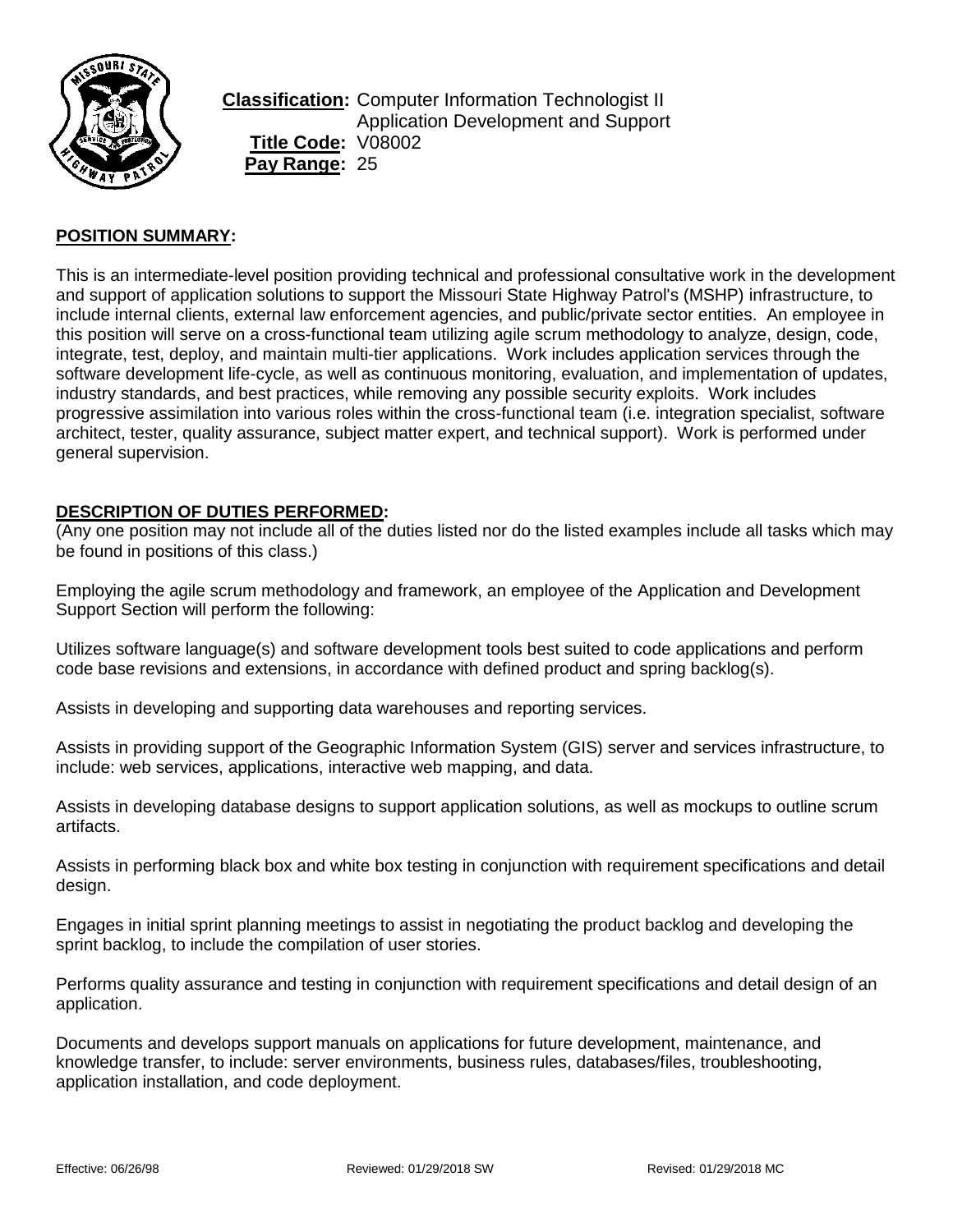# **Classification:** Computer Information Technologist II Application Development and Support **Title Code:** V08002 **Pay Range:** 25 Page 2

Assists in providing application and database support, to include: investigating technical issues, software failures, performance issues, system bug reports, implementing needed code changes and needed statutory updates, adding new fields, updates, modifications, normalization, and de-normalization.

Participates in daily scrum meetings to assess the sprint backlog and organizational impediments, as well as participates in backlog refinement meetings to assess and/or modify the scope and/or plan for an application solution.

Assists in evaluating cross functioning applications, application retirements, and end-of-support/legacy systems, and assists in developing recommendations as to their future support and integration with current applications.

Assists in researching, evaluating, and pursuing new technologies, software development practices, and concept designs for application services, and assists in developing recommendations as to their integration within the unit.

Assists in creating ad-hoc reports, as well as modifying and/or correcting any existing ad-hoc report errors.

Engages in sprint review meetings and sprint retrospectives for future sprints and development of the team.

Performs other related work as assigned.

### **REQUIRED KNOWLEDGE, SKILLS, AND ABILITIES:**

Working knowledge of the principles of computer programming and systems analysis, design, testing and documentation as it relates to the agile scrum methodology, concepts, and practices.

Working knowledge of the general operating principles and capabilities of computer hardware and software.

Working knowledge of software development languages and software development tools.

Working knowledge of information technology platforms.

Working knowledge of database management systems.

Working knowledge of the principles of project management as it relates to the agile scrum methodology, concepts, and practices.

Working knowledge of continuing trends and developments in software development languages and tools.

Working knowledge of the agency's functions and inter-relationships. Knowledge of the information strategic planning process.

Knowledge of the systems management process.

Possess successful time management techniques.

Possess good organizational skills.